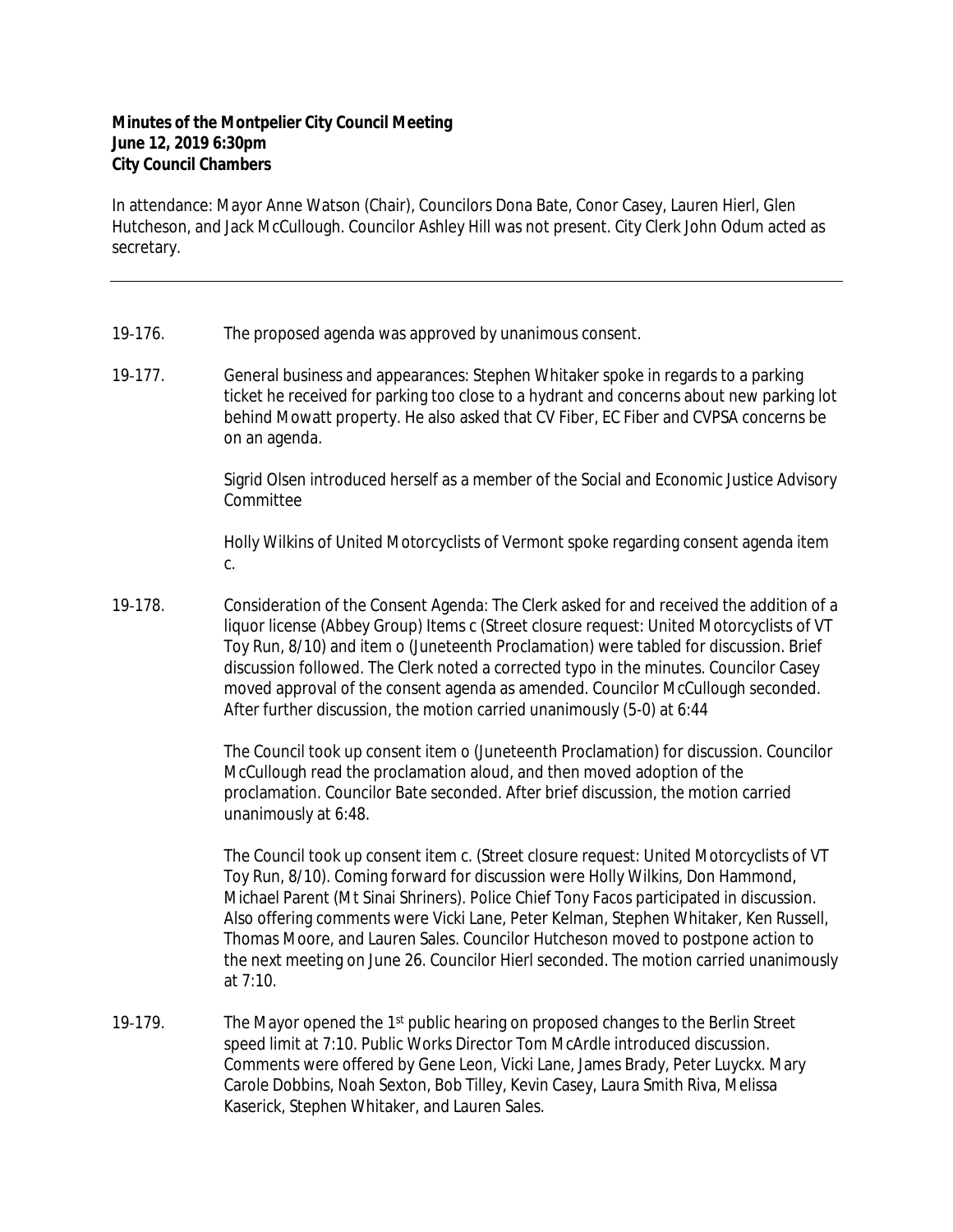Councilor Hierl left the meeting. The public hearing was closed at 7:58. Councilor McCullough moved to approve 1<sup>st</sup> reading and set the date of 2<sup>nd</sup> hearing to June 26<sup>th</sup>. Councilor Hutcheson seconded and the motion carried unanimously (4-0).

The Mayor called a recess at 8:00. The meeting was reconvened at 8:09.

- 19-180. Page Guertin, James Brady, and Michael Lazorchak came forward for a discussion of Conservation Commission activities. No formal action.
- 19-181. The Mayor introduced the discussion of the TIF Validation Resolution. Councilor Bate moved to approve the validation resolution and Councilor Casey seconded. Discussion included Paul Giuliani and comments from Sandy Vitzthum and Stephen Whitaker. The motion carried unanimously (4-0) at 8:39.
- 19‐182. Corey Line and Kevin Casey came forward for a discussion of the Alternative Transportation Fund budget. Comments were offered by Peter Luyckx. Councilor McCullough moved the Council adopt the budget as proposed. Councilor Casey seconded. The motion carried 4-1 (Councilor Bate voting nay, Mayor Watson and Councilors McCullough, Casey, and Hutcheson voting aye).
- 19‐183. The Council received a winter operations debrief from Tom McArdle and Brian Tuttle. No formal action taken.
- 19-184. The Mayor opened the 2<sup>nd</sup> public hearing on proposed ordinance amendments to Chapter 2, Administration at 9:22. There were no public comments. The Mayor closed the public hearing at 9:22. Councilor McCullough moved to approve the Chapter 2 changes. Councilor Hutcheson seconded. The motion carried unanimously at 9:23.
- 19-185. The Mayor opened the  $1<sup>st</sup>$  reading of the proposed ordinance amendments to Chapter 3. Public Works, at 9:23. Discussion followed. No public comments were offered. The Mayor closed the public hearing at 9:33. Councilor McCullough moved to pass 1<sup>st</sup> reading and schedule 2nd reading for the meeting on June 26. Councilor Hutcheson seconded and the motion carried unanimously.
- 19‐186. City Manager Fraser opened discussion of the strategic outcomes work plan. After discussion, Councilor McCullough moved to approve the strategic action plan. Councilor Casey seconded and the motion carried unanimously at 9:39.
- 19-188. Councilor Bate expressed concerns about the efficacy of the flashing pedestrian lights. Brief discussion followed.

Councilor Casey gave a scooter/ebike update before noting that the single-use plastic bag ban passed and was waiting for the Governor's signature. He also requested a follow-up conversation on the budgeted child care.

Councilor Hutcheson noted his weekly constituent meetings at Bagito's.